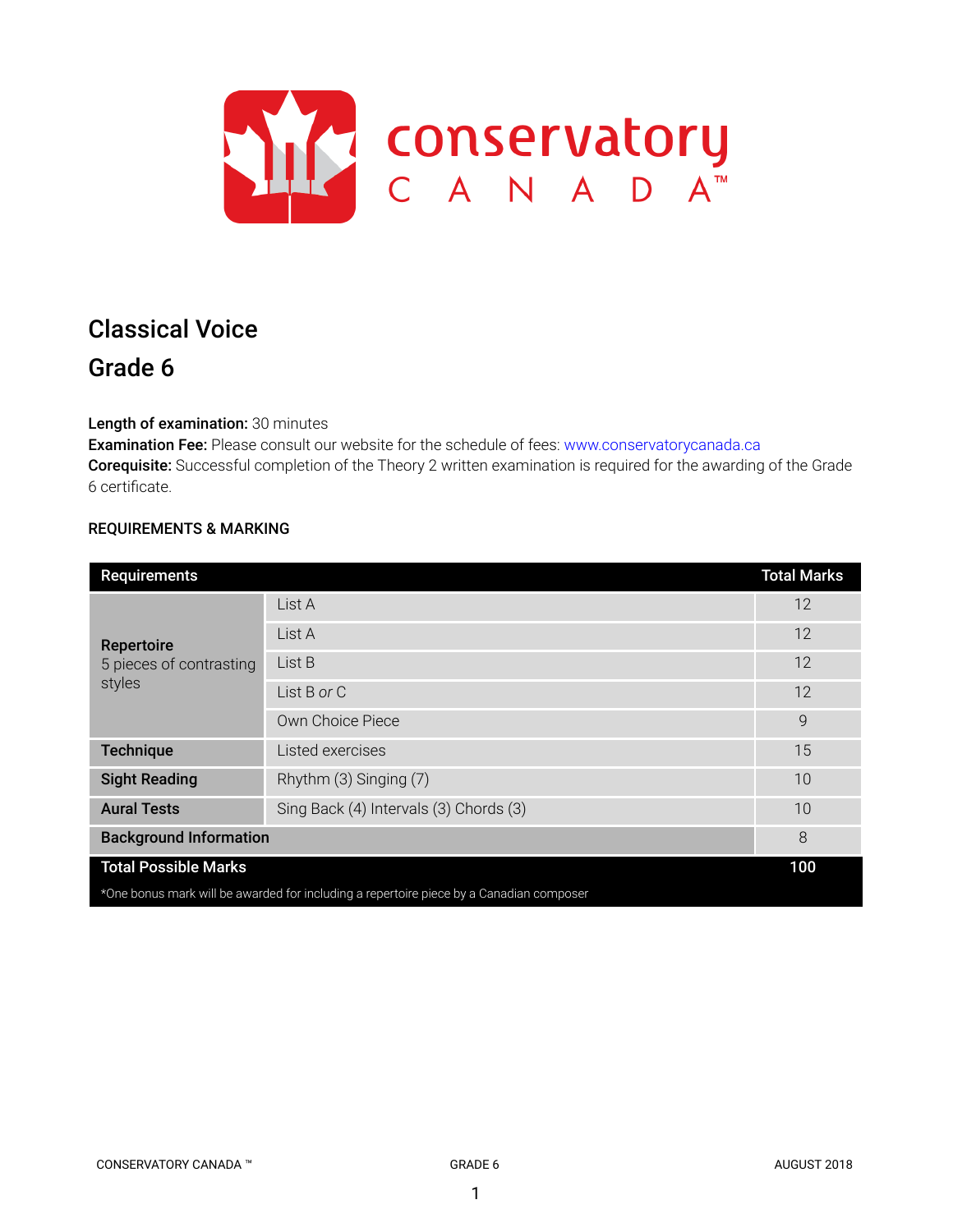# **REPERTOIRE**

- Candidates must be prepared to sing five pieces varying in key, tempo, mood, and subject, with at least three different composers being represented to receive full marks:
	- *Two* List A pieces
	- *One* List B piece
	- *One* List B *or* List C piece
	- *One* Own Choice piece:
		- This piece may be chosen from the repertoire list (Classical or Contemporary Idioms) or may be a free choice (not chosen from the repertoire list).
		- Free choice pieces do not require approval.
		- Must be at or above the Grade 6 level (can be more than one level above).
		- This piece must be suitable for the candidate's voice and age.
		- Vocal duets are acceptable, provided the candidate's part is equivalent in difficulty to Grade 6, and a second vocalist covers the second part. The second part may be sung by the teacher.
- All pieces must be sung from memory and may be transposed to suit the compass of the candidate's voice.
- Approval is required for Group pieces chosen from outside the repertoire list. The score must be provided to the Registrar (registrar@conservatorycanada.ca) with the requested Grade level and List. Approvals are free of charge and candidates will be furnished with an approval letter to present to the examiner at the examination.
- Due to time and space constraints, Musical Theatre selections may not be performed with choreography, costumes, props, or dance breaks.
- Repertoire written by Canadian composers is encouraged, although not required. One bonus mark will be awarded for including a Group piece or Own Choice piece by a Canadian composer. Canadian composers are indicated in the repertoire lists with an asterisk (\*).
- Any standard edition of the music may be used for the examination, without prior approval. Downloaded online copies must belong to the public domain or be authentic, purchased copies for which the candidate has obtained rights to use. Photocopies of pieces held without permission are not to be used for examinations.
- All pieces published in the Conservatory Canada New Millennium Series Voice, Grade 6, may be used.

# TECHNICAL TESTS

Candidates must be prepared to sing any or all of the exercises below, in the following manner:

- Must be sung to vowels as requested by the examiner, (IPA): ee [*i*],ay [*e*], ah [*a*], oh [*o*], oo [*u*]. Solfege syllables/tonic sol-fa names may *not* be used. Assessment of vowel quality will be stressed.
- Sung without accompaniment.
- A different starting pitch for each exercise will be given by the Examiner. The candidate may request an alternate starting note and teachers may include a candidate's preferred range for each exercise with the repertoire list submitted to the Examiner. This must include more than one starting note and is designed to aid the Examiner in understanding the candidate's vocal range.
- Metronome markings are to be regarded as minimum speeds.
- Exercises must be sung in one breath, unless a breath mark is indicated by a comma. In some cases, optional breath marks are included in parenthesis.
- Slurs indicate legato singing; staccato marks indicate staccato singing.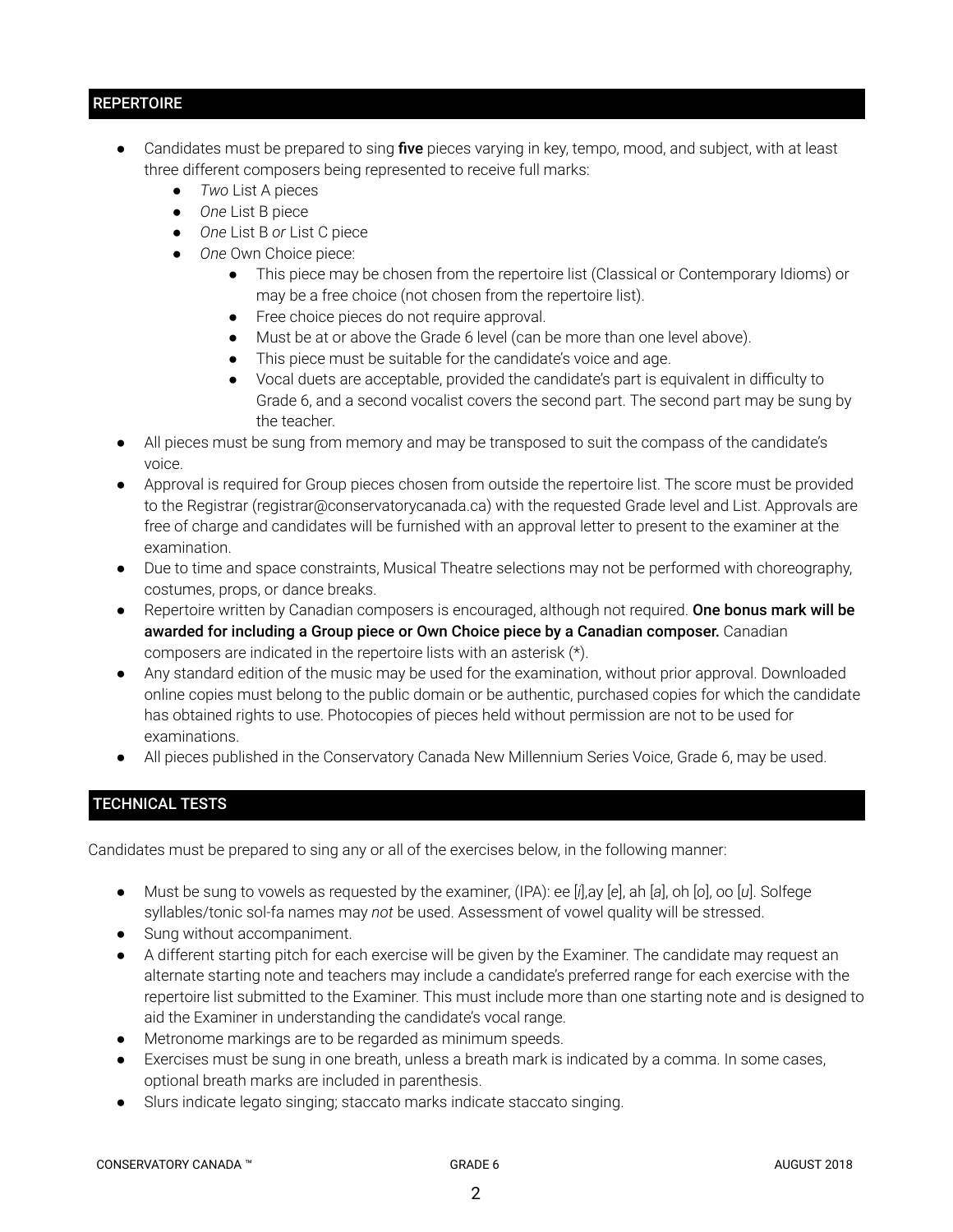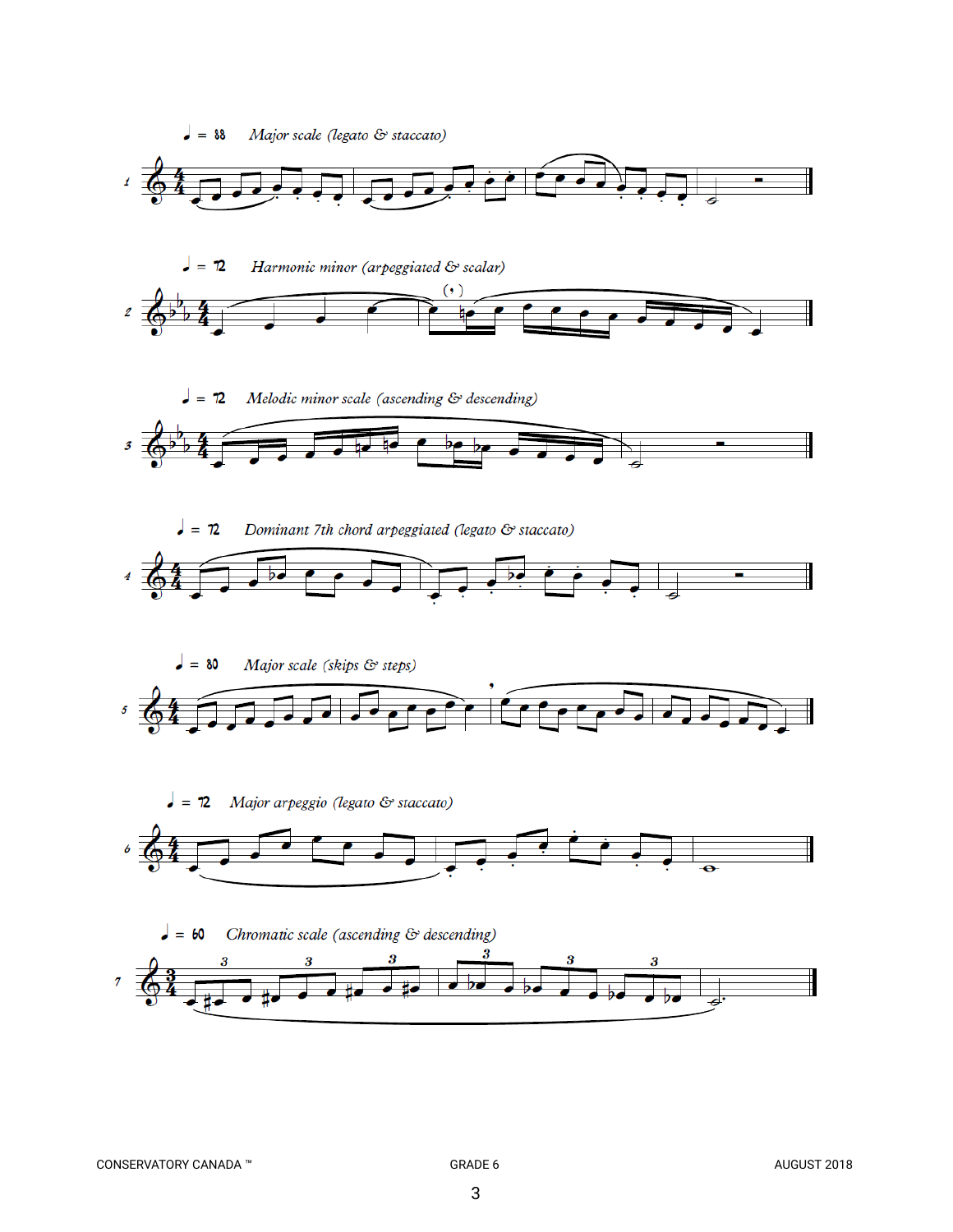# SIGHT READING

Candidates will be given a brief period to scan the score for the following two tests:

#### Rhythm

Tap or clap (at the candidate's choice) a rhythm, 4 bars in length.

- Time signature may be either 3/4 or 4/4.
- Note values may include sixteenth, eighth, dotted eighth, triplet eighth, quarter, dotted quarter, half, dotted half and whole.
- Rest values may include eighth, quarter, half and whole.
- Tied notes may be used.

#### *Example:*



# Singing

Sing at sight a simple, unaccompanied, 4 to 8 bar melody equal in difficulty to pieces at the Grade 2 level. The melody will be within the range of one octave, including the leading tone below the lower tonic. Candidates may use any vowel of their choice, solfege syllables, or numbers. The examiner will play a I-IV-V-I chord progression (with the leading note to tonic in the upper part) on the piano to establish the tonality, followed by the tonic note.

- *●* Any major or minor key with up to and including three sharps or flats.
- *●* Time signature may be 3/4 or 4/4.
- Note values may include eighth, quarter, dotted quarter, half, dotted half and whole.
- Rest values include quarter, half and whole.
- Intervals used will be 2nds, 3rds, 4ths, 5ths and ascending 6ths.
- The melody will begin on the tonic note.

#### *Example:*



#### AURAL TESTS

Candidates will be required to complete the following three tests:

# Sing Back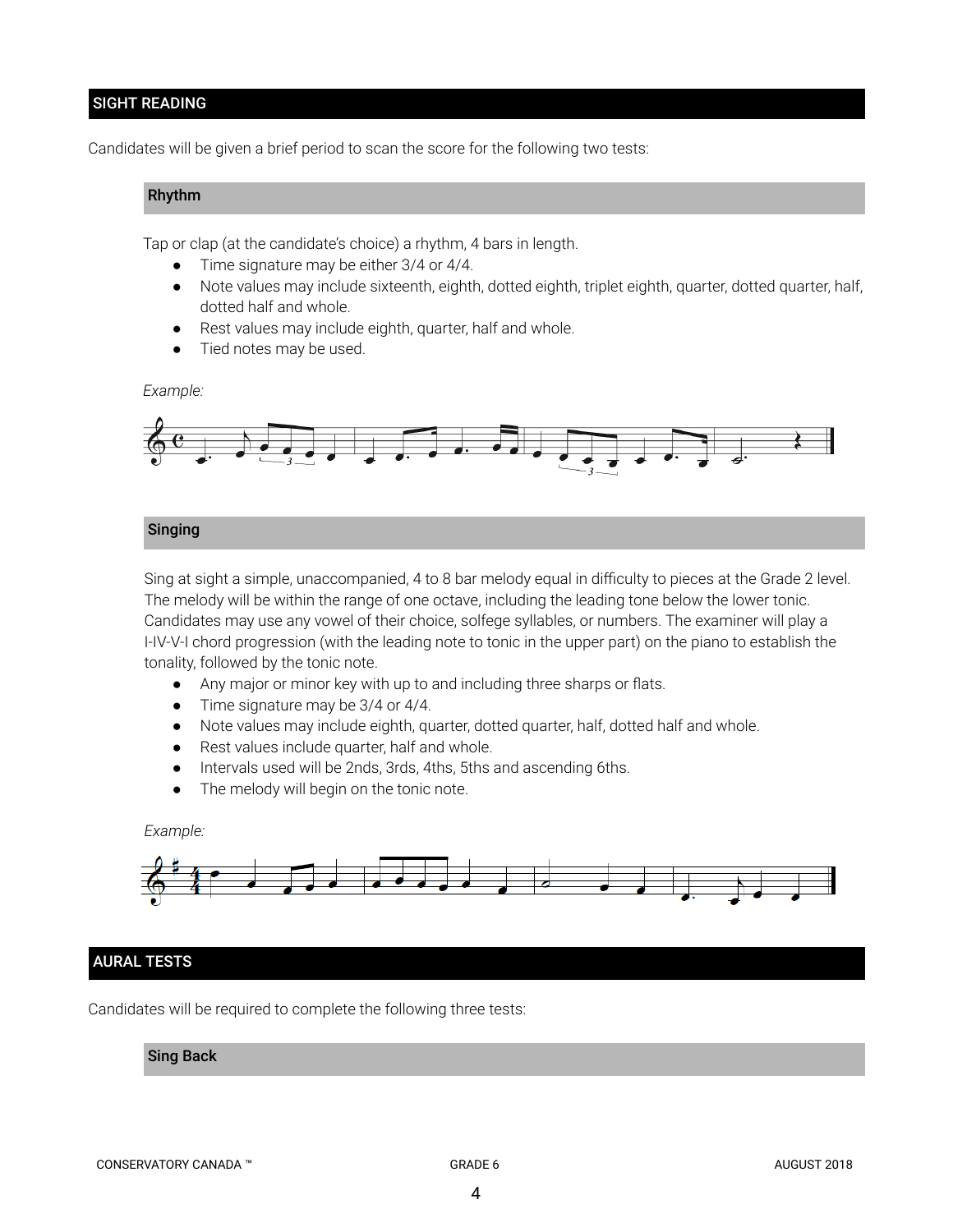Sing back on any vowel (at the candidate's choice), a short melody of six to eight notes in 2/4, 3/4 or 4/4 time. The melody will be based on the first five notes and lower leading tone of a major or minor scale beginning on any note of the tonic triad. The examiner will:

- Name the key—major and minor keys with up to and including two sharps or flats.
- Play the tonic four-note chord in broken form.
- Play the melody twice.

# *Example:*



# Chord Identification

Identify the following chords after being played once by the examiner.

● All chords will be played in solid form.

| Chord          | <b>Inversion</b> | <b>Position</b> |
|----------------|------------------|-----------------|
| Major triad    | Root             | Close           |
| Minor triad    | Root             | Close           |
| Dominant 7th   | Root             | Close           |
| Diminished 7th | Root             | Close           |

# Interval Identification

Identify or sing any of the following intervals.

- If identifying, the intervals will be played once, in broken form, by the examiner.
- If singing, the examiner will provide a starting note.

| <b>Ascending</b> | Descending  |  |
|------------------|-------------|--|
| minor 2nd        |             |  |
| major 2nd        |             |  |
| minor 3rd        | minor 3rd   |  |
| major 3rd        | major 3rd   |  |
| perfect 4th      | perfect 4th |  |
| perfect 5th      | perfect 5th |  |
| minor 6th        | minor 6th   |  |
| major 6th        |             |  |
| perfect 8th      | perfect 8th |  |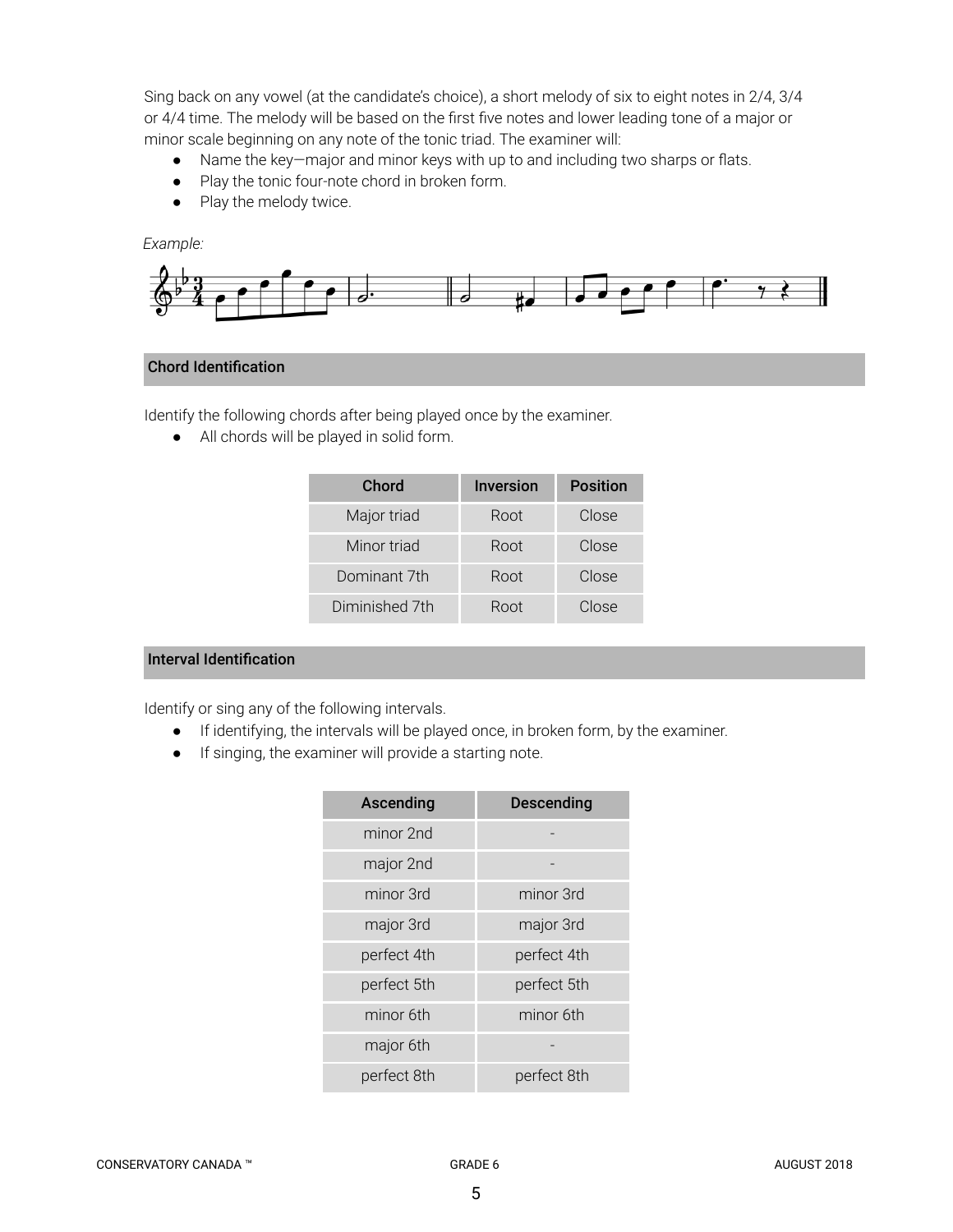# BACKGROUND INFORMATION

Candidates must be prepared to give verbal answers to the following questions pertaining to the List pieces:

- 1. Without reference to the score, give the title, composer/arranger, and key of all List pieces. Students will not be expected to identify keys of modern pieces that are non-diatonic (i.e. atonal, modal, etc.).
- 2. Explain all signs (including clefs, time signatures, key signatures, accidentals, etc.), articulation markings (legato, staccato, accents, phrase or slur markings, etc.), dynamic markings, tempo markings, and other musical terms found in all List pieces.
- 3. Explain the meaning or significance of the title of each List piece.
- 4. Give a few relevant details about the composer of each List piece.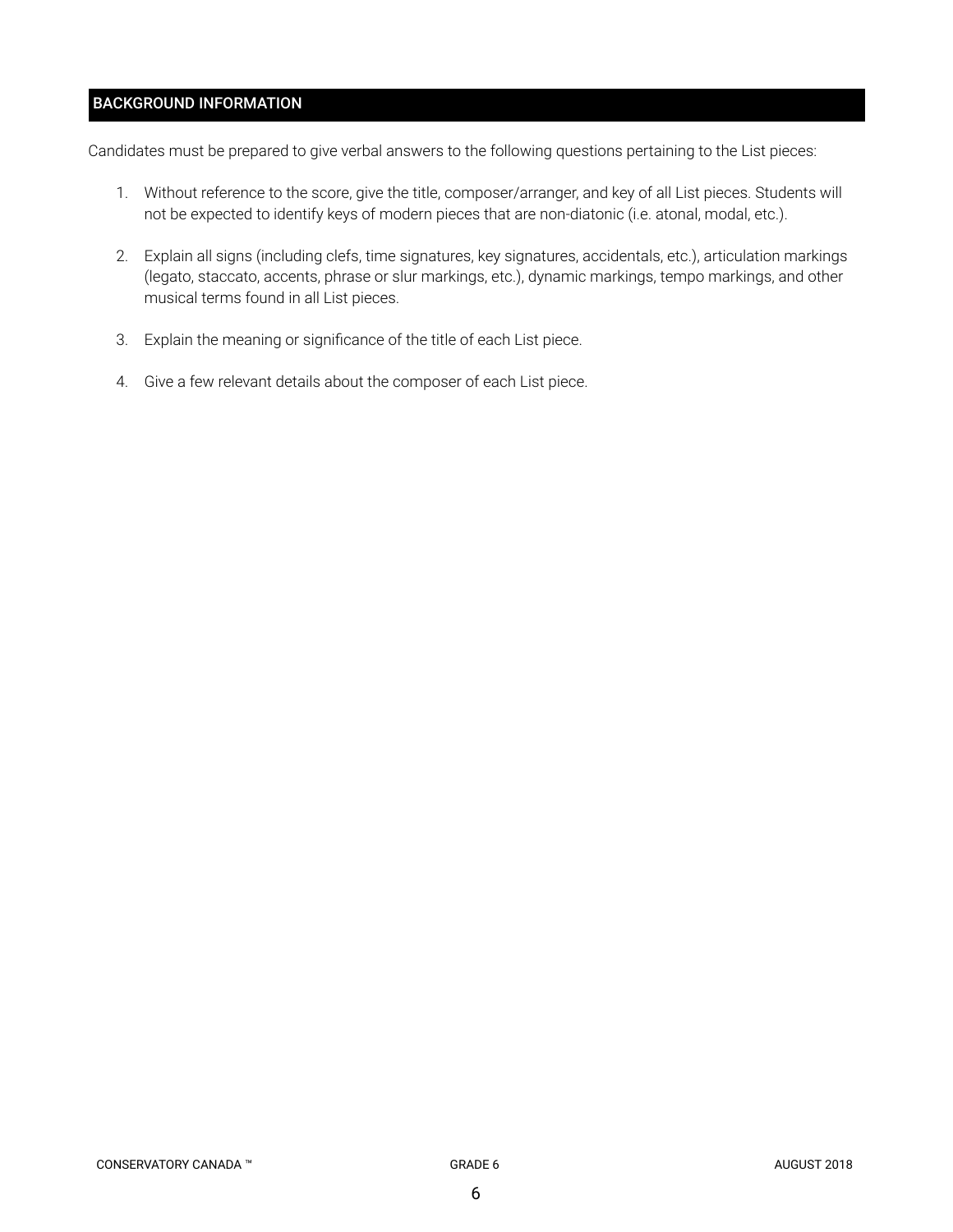# REPERTOIRE LIST

# LIST A

#### ARNE, T.A.

- Polly Willies
- Should you ever find her Complying

#### BRAHMS, J.

- Der Jager
- Feinsliebchen, du sollst mir
- Ich stand auf hohem Berge
- Roslein Dreie

#### CAMPIAN, T.

- Here She Her Sacred Bower Adornes
- Never Weather-Beaten Sail
- There is a Garden in Her Face
- When to her Lute Corinna Sings

#### CAREW, M.

● Everywhere I Look

#### CAREY, H. (ARR. DIACK)

● Pastorale (Flocks Are Sporting)

#### D'INDY, V.

● Madrigal

#### DOWLAND, J.

- Awake, Sweet Love
- Come again, Sweet Love
- Say Love, if ever thou didst find
- Sleep, Wayward Thoughts

# GAY, J.

*Beggar's Opera*

● If the Heart of a Man

#### GIORDANI, T.

● Caro Mio Ben *(26 Italian Songs and Arias)*

# GOUNOD, C.

• The King of Love My Shepherd Is

### HANDEL, G.F.

- Dank Sei Dir, Herr
- Dove Sei, Amato Bene
- Non Lo Diro Col Labbro/Silent Worship

#### MACLEOD, R.

● A Highland Pastoral

#### MENDELSSOHN, F.

- Auf Flügeln des Gesanges
- Frühlingslied (Jetzt Kommt der Frühling)

#### MOZART, W.A.

● Die Zufriedenheit (Wie Sanft, wie Ruhig)

#### PAISIELLO, G.

● Nel Cor Piu Non mi Sento

#### PERTI, G.A.

● Dolce Scherza

#### PURCELL, D.

● Let not love on me Bestow

#### PURCELL, H.

- Come Unto These Yellow Sands
- I'll Sail Upon the Dog Star
- Nymphs and Shepherds

#### ROSA, S. (ATTR.)

● Star Vicino

#### ROSSETER, P.

● What then is Love?

#### SCARLATTI, A.

● O Cessate di Piagarmi

### SCHUBERT, F.

- Abendlied ("Der Mond ist Aufgegangen")
- An Die Laute
- Lachen und Weinen
- Who Is Sylvia?/Was Ist Sylvia?

#### SCHUMANN, R.

- An den Sonnenschein
- Volksliedchen

# STRADELLA, A.

● Cosi Amor, Mi Fai Languir

#### YOUNG, A. (ARR. DIACK)

● Phyllis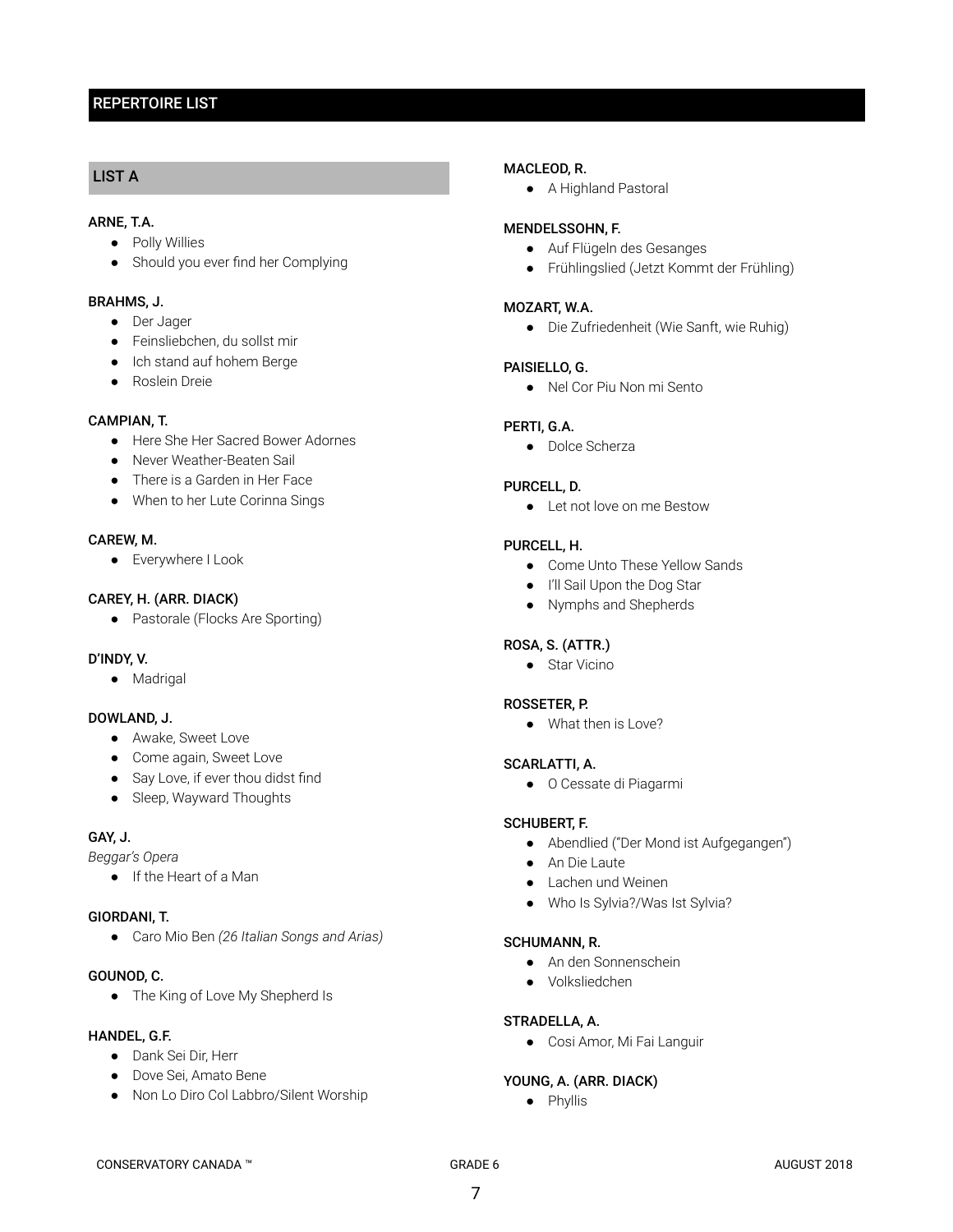#### FOLK SONGS

#### AMERICAN

- All My Trials (arr. Schram)
- Go 'Way From My Window (arr. Schram)
- He's Gone Away (arr. Schram)
- The Water is Wide (arr. Hayes)

#### **BRITISH**

- Barbara Allen (arr. \*Willan)
- Drink to Me Only (arr. Quilter)
- Drink to Me Only (arr. \*Willan)
- Loch Lomond (arr. \*Willan)
- Scarborough Fair (arr. Althouse)
- The Little Red Lark (arr. \*Willan)
- The Salley Gardens (arr. Hughes)
- The Three Ravens (arr. \*Willan)
- O Waly, Waly (arr. Britten)
- O Willow, Willow (arr. \*Willan)

#### **CANADIAN**

- Ah! Toi, Belle Hirondelle (arr. \*Coutts)
- D'où viens-tu, Bergère? (arr. \*Willan)
- Lisette *(Vingt-et-une Chansons Can.)* (arr. \*MacMillan)
- Rossignol du Vert Bocage (arr. \*Willan)
- The Southern Cross (arr. \*Snelgrove)
- *6 Maritime Folk Songs, Sets I & II* (arr. \*Bissell)
	- Choose ONE

#### ENGLISH

- Come all you fair and tender Ladies (arr. Sharpe)
- Linden Lea (arr. Vaughan Williams)
- Over the Mountains (arr. Quilter)
- The Riddle Song (arr. Sharpe)
- The Snowy-Breasted Pearl (arr. Somervell)

#### FRENCH

● Maman, Dites-Moi (arr. Weckerlin)

#### IRISH

- Calen-O (arr. Ferguson)
- Irish Lullaby (The Angels' Whisper) (arr. \*Willan)
- Danny Boy (arr. Knowles)
- O Danny Boy (arr. Weatherly)
- The Castle of Dromore (arr. Somervell)
- The Little Red Lark (arr. \*Willan)

#### **SCOTTISH**

- A Highland Pastorale (arr. MacLeod)
- Loch Lomond (arr. \*Willan)

#### WELSH

● The Ash Grove (arr. Quilter)

#### LIST B

#### \*ANDERSON, W.H.

- A Litany
- Hospitality
- Song of Mary

#### \*ARCHER, V.

- *Songs from Hobble-de-hoys and Giggle-de-she's*
	- The Owl Queen

#### \*BELYEA, W.H.

● Lazy Summer

#### BESIG, D.

● Flying Free (out of print; adapt solo from choral octavo)

#### BLOW, J. (ARR. \*WILLAN)

● The Self-Banished

#### \*BRAY, K.

● White Butterflies

#### BRITTEN, B.

● Jazz Man

#### BURY, W.

● Song of Spring

#### CARPENTER, J.A.

● Looking-Glass River

#### \*COULTHARD, J.

● Piping Down the Valleys Wild

#### DUNHILL, T.

● A Visit to the Moon

#### FRASER-SIMSON, H.

● Christopher Robin is Saying His Prayers

# GIBBS, A.

● Nod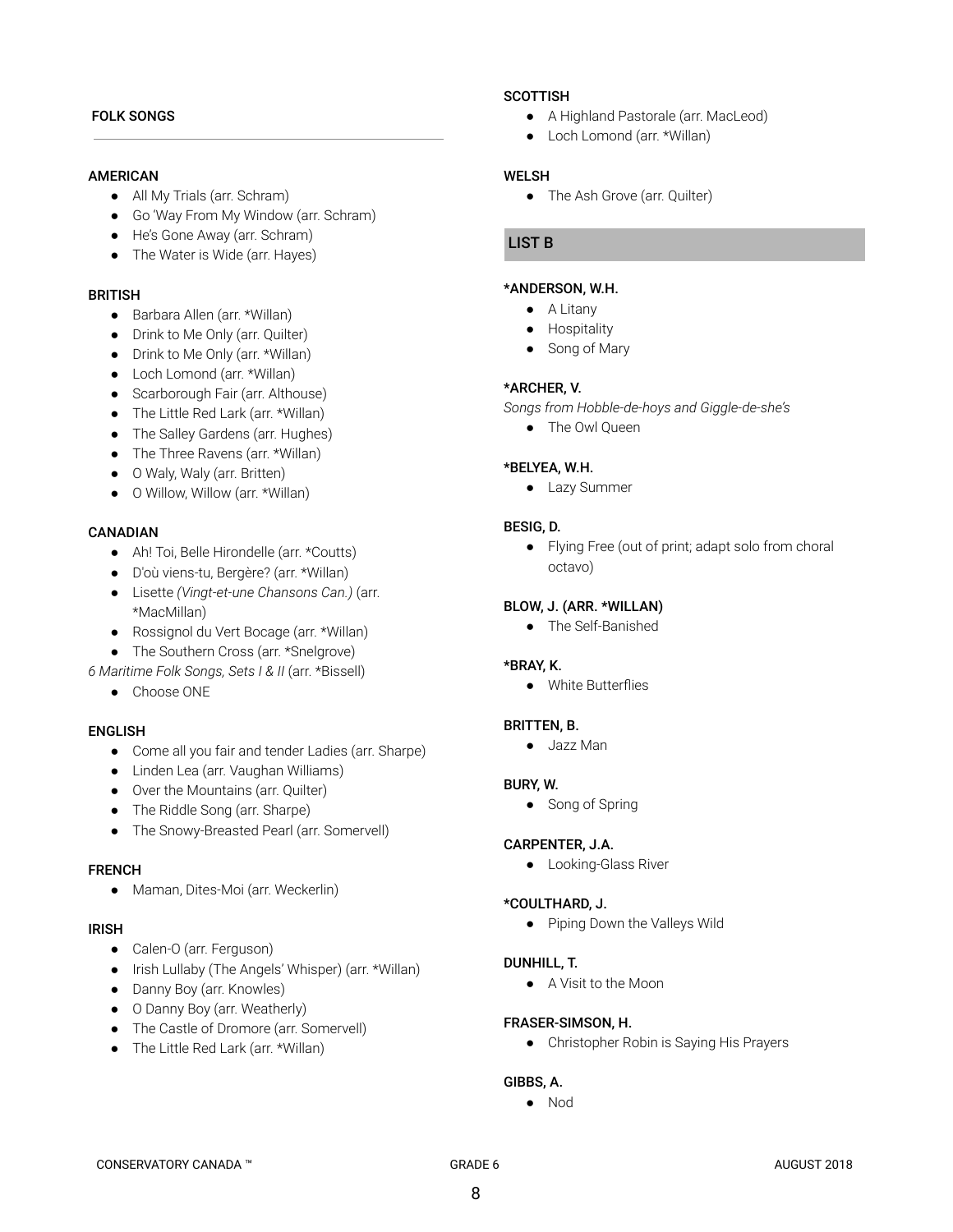#### HARRISON, J.

● I Know a Bank

# HEAD, M.

- A Blackbird Singing
- The Robin's Carol
- When Sweet Ann Sings

# HIGGINSON, I.

● Picture Books in Winter

# IRELAND, J.

- Spring Sorrow
- The Holy Boy

# KEEL, F.

● Lullaby

# LEHMANN, L.

● The Cuckoo

# LOWRY, R.

● How Can I Keep From Singing?

# \*MACNUTT, W.

● O Love Be Deep

#### MILNER, A.

- The Cupboard
- Traumlied

# MOROSS, J.

● Lazy Afternoon

# \*NAYLOR, B.

● A Child's Carol

# NILES, J.J.

● Go Way from My Window

# \*OUCHTERLONY, D.

● I See the Love of God in Every River

#### \*O'HARA, G.

● Give A Man A Horse He Can Ride

#### QUILTER, R.

- Spring is at the Door
- The Cradle in Bethlehem

# \*RHODENIZER, D.

● Singing' the Blues

# ROWLEY, A.

● Counting Sheep

# SHAW, M.

● I Know a Bank

# \*SHER, L.

● Heal Us Now (R'faeinu Adonai)

# SOMERVELL, A.

- Shepherd's Cradle Song
- Young Love Lies Sleeping

# STANGE, T.

● Die Bekehrte *(First Book of Mezzo-soprano Solos)*

# THIMAN, E.

- Evening in Lilac Time
- The Silver Swan
- The Song-Thrush
- Where Go the Boats

# LIST C (MUSICAL THEATRE)

# BART, L.

- *Oliver*
	- As Long As He Needs Me

# BERLIN, I.

*Annie Get your Gun*

● I Got the Sun in the Morning

# BERNSTEIN, L.

*West Side Story*

- One Hand, One Heart
- Somewhere

# \*CAMPBELL, N.

*Anne of Green Gables*

● Wond'rin

# FLAHERTY, S.

# *Ragtime*

● Make Them Hear You

# GERSHWIN, G.

*Porgy & Bess*

● Summertime